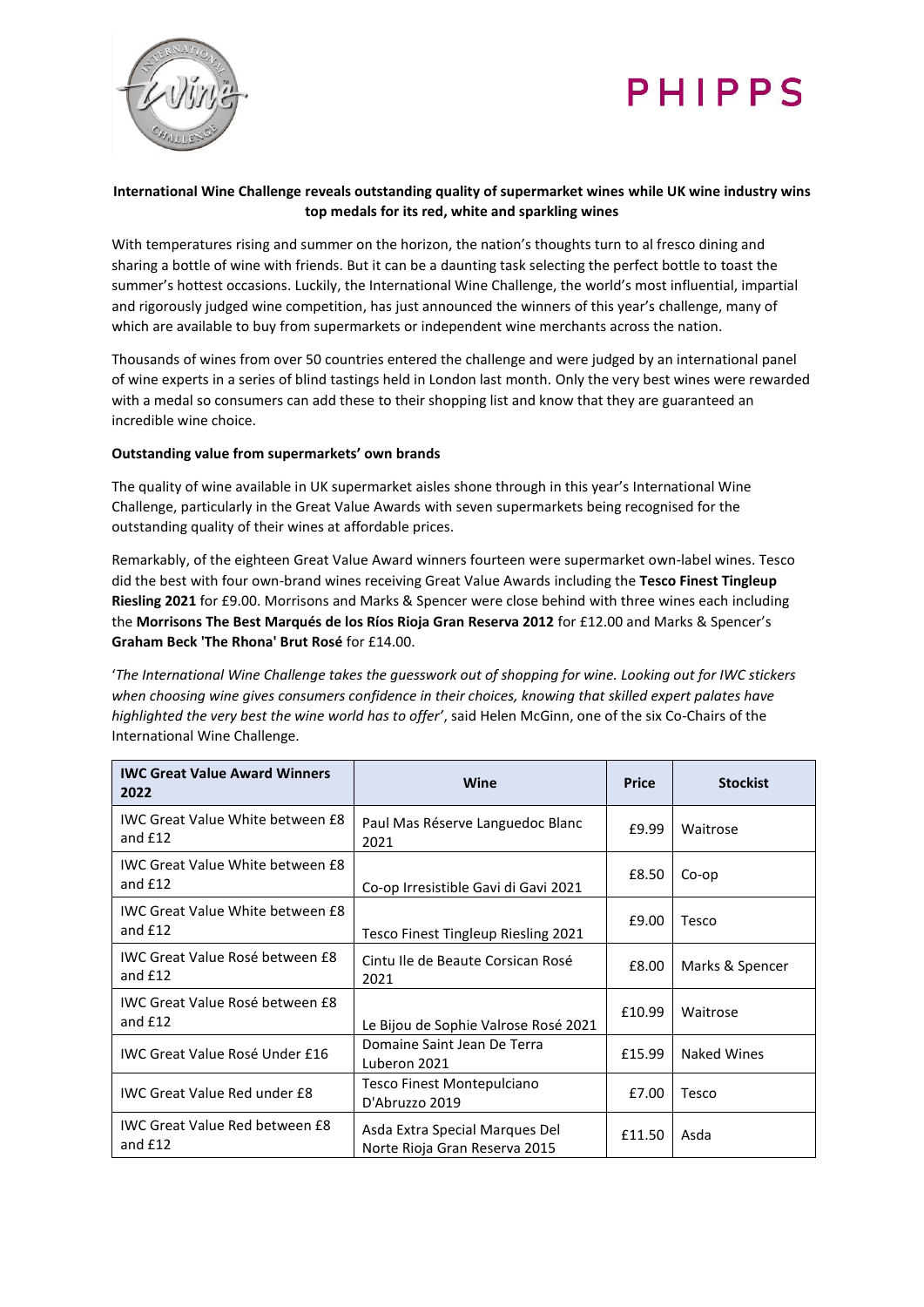| <b>IWC Great Value Red Under £15</b>                        | Morrisons The Best Marqués de los<br>Ríos Rioja Gran Reserva 2012 | £12.00 | <b>Morrisons</b> |
|-------------------------------------------------------------|-------------------------------------------------------------------|--------|------------------|
| <b>IWC Great Value Sparkling under</b><br>£25               | Tesco Finest Premier Cru Champagne                                | £21.00 | Tesco            |
| <b>IWC Great Value Sparkling between</b><br>$£12$ and $£20$ | Morrisons The Best Etienne Leclair<br><b>Brut Champagne</b>       | £20.00 | <b>Morrisons</b> |
| <b>IWC Great Value Sparkling between</b><br>$£12$ and $£20$ | Graham Beck 'The Rhona' Brut Rosé                                 | £14.00 | Marks & Spencer  |
| <b>IWC Great Value Sweet Under £15</b>                      | The Ned Noble Sauvignon Blanc 2021                                | £14.99 | Majestic         |
| <b>IWC Great Value Sweet Under £15</b>                      | l'Or du Ciron Sauternes 2018                                      | £12.50 | Marks & Spencer  |
| <b>IWC Great Value Sweet between</b><br>£8 and £12          | Aldi Specially Selected Tokaji Aszu<br>2017                       | £10.99 | Aldi             |
| <b>IWC Great Value Fortified under £8</b>                   | Morrisons The Best Oloroso                                        | £6.25  | <b>Morrisons</b> |
| <b>IWC Great Value Fortified between</b><br>£8 and £12      | Waitrose & Partners Nº1 Manzanilla<br>Pasada El Benito            | £11.99 | Waitrose         |
| <b>IWC Great Value Fortified Under</b><br>£15               | Tesco Finest 10 Year Old Tawny Port                               | £12.00 | Tesco            |

## **Tesco's own-label wines triumph**

In this year's International Wine Challenge, 530 medals were awarded to supermarkets overall, 365 of which were for own-label wines. But once again, Tesco's performance stood out, achieving the highest number of award-winning wines overall with a total of 123 across the Gold, Silver, Bronze and Commended categories. Despite a strong challenge from Asda, which also proved its own label has plenty of award-winning potential, Tesco prevailed in the Gold Medal category, bringing home an impressive four Gold Medals for its own range of wines. Golds also went to Waitrose, Morrisons and Aldi for their own-label offerings; however, it was Marks & Spencer that took third place in the overall own-label medal table.

Of the seven Gold Medals awarded to own-label wines, five went to fortified wines, with sherry proving a particularly successful category for UK supermarkets. Morrisons, Waitrose and Tesco were all recognised for their sherries, with **Morrisons The Best Oloroso**, **Waitrose & Partners Nº1 Manzanilla Pasada El Benito** and **Tesco Finest Pedro Ximénez** all receiving Golds. Tesco boasted Gold Medal wins for a further two fortified wines, the **Tesco Vermouth Rosso** and the **Tesco Finest 10 Year Old Tawny Port**.

And yet again, it was Tesco that triumphed for its still wines, taking home the only Gold Medal for an ownlabel wine with its **Tesco Finest Montepulciano D'Abruzzo 2019** while Aldi took that accolade for an own-label sparkling wine with its **Specially Selected Crémant de Limoux Rose.** 

## **The Spectacular Seven: Own-Label Supermarket Gold Medal Winners**





**Specially Selected Crémant de Limoux Rose, £6.49 Aldi**

**Tesco Finest Montepulciano D'Abruzzo 2019, £7.00 Tesco**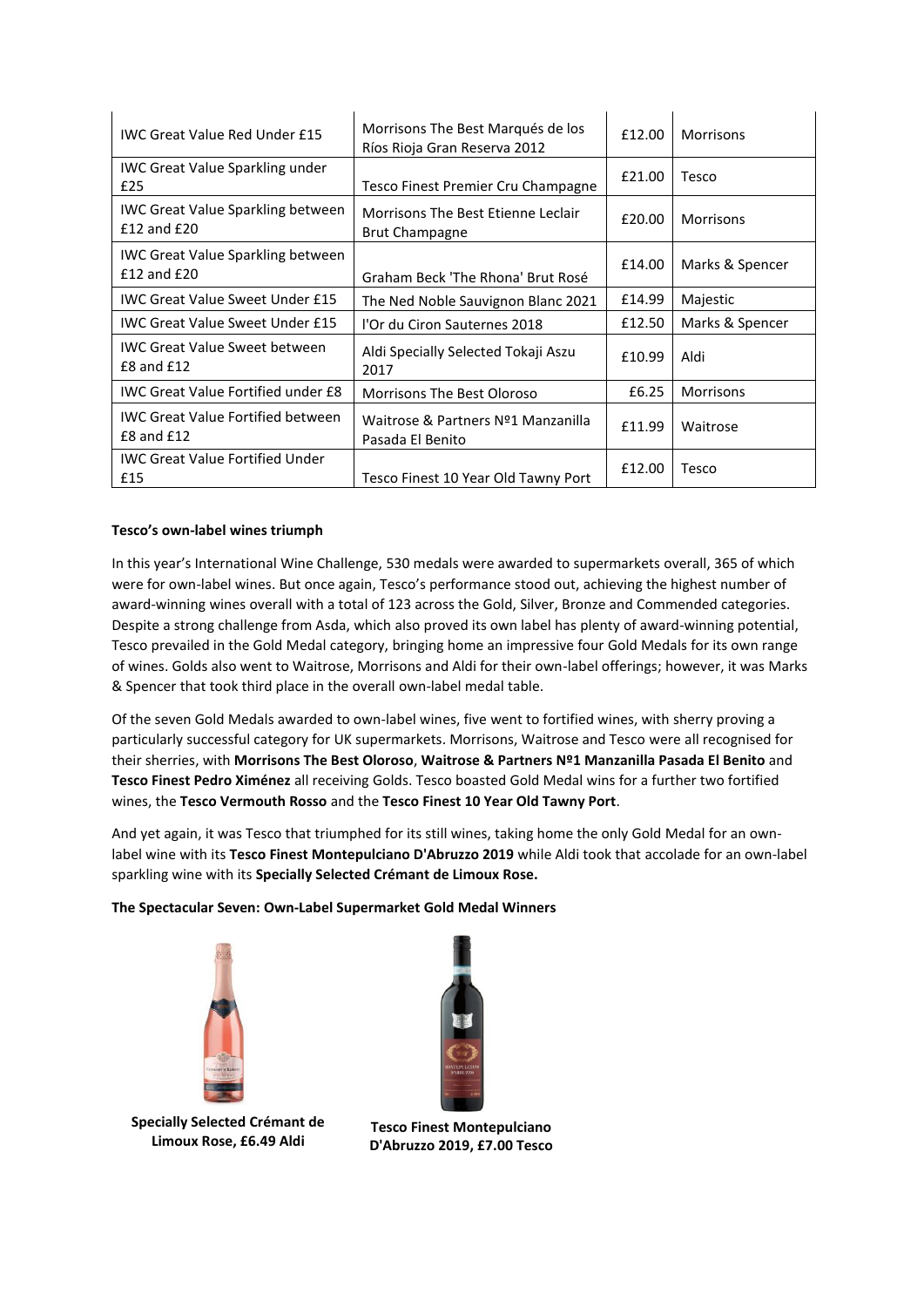

**Morrisons The Best Oloroso, £6.25 Morrisons**



**Waitrose & Partners Nº1 Manzanilla Pasada El Benito, £11.99 Waitrose & Partners**



**Tesco Finest Pedro Ximénez, £6.00 Tesco**



**Tesco Vermouth Rosso, £5.75 Tesco**

**Tesco Finest 10 Year Old Tawny Port, £12.50 Tesco**

#### **Own-label supermarket medals**

| <b>Supermarkets</b> | Gold | <b>Silver</b> | <b>Bronze</b> | Commended | <b>Grand Total</b> |
|---------------------|------|---------------|---------------|-----------|--------------------|
| Asda                | 0    | 10            | 33            | 55        | 98                 |
| Tesco               | 4    | 16            | 34            | 27        | 81                 |
| Marks & Spencer     | 0    | 10            | 24            | 27        | 61                 |
| Morrisons           |      | 8             | 19            | 27        | 55                 |
| Waitrose            |      | 5             | 8             | 8         | 22                 |
| $Co$ -op            | 0    |               | 6             | 14        | 22                 |
| <b>SPAR</b>         |      |               |               | 10        | 15                 |
| Aldi                |      |               | ь             |           | 11                 |

## **English wines go from strength to strength**

For the first time ever, two Gold Medals were awarded to England's still white wines. Both made from 100% Chardonnay grapes, the wines that received this prestigious medal were **Kit's Coty Chardonnay 2019** by Kentbased producer **Chapel Down** and **Artefact #2 Barrel Aged Chardonnay 2020** by Sussex-based producer **Artelium**, which was also awarded the English White Trophy. The only Gold Medal for a still red wine went to **Lyme Bay Winery** for its **Pinot Noir 2020**.

Meanwhile, England cemented its position as one of the world's best producers of sparkling wines, coming second only to France for Gold Medals, with vineyards in Sussex, Kent and Oxfordshire all earning coveted Golds.

Kent led the medal wins for English wines with 30 medals, two of which were Gold and the county also took home the **Vintage English Sparkling Trophy** for the **Gusbourne Exclusive Release 2018**. Other wins came for Oxfordshire's **Wyfold Vineyard Rose 2017**, which was the only English sparkling rosé to be crowned Gold as well as Sussex's **Highweald Brut Reserve**, which received the coveted **English Sparkling Trophy** and the **Non Vintage English Sparkling Trophy** too.